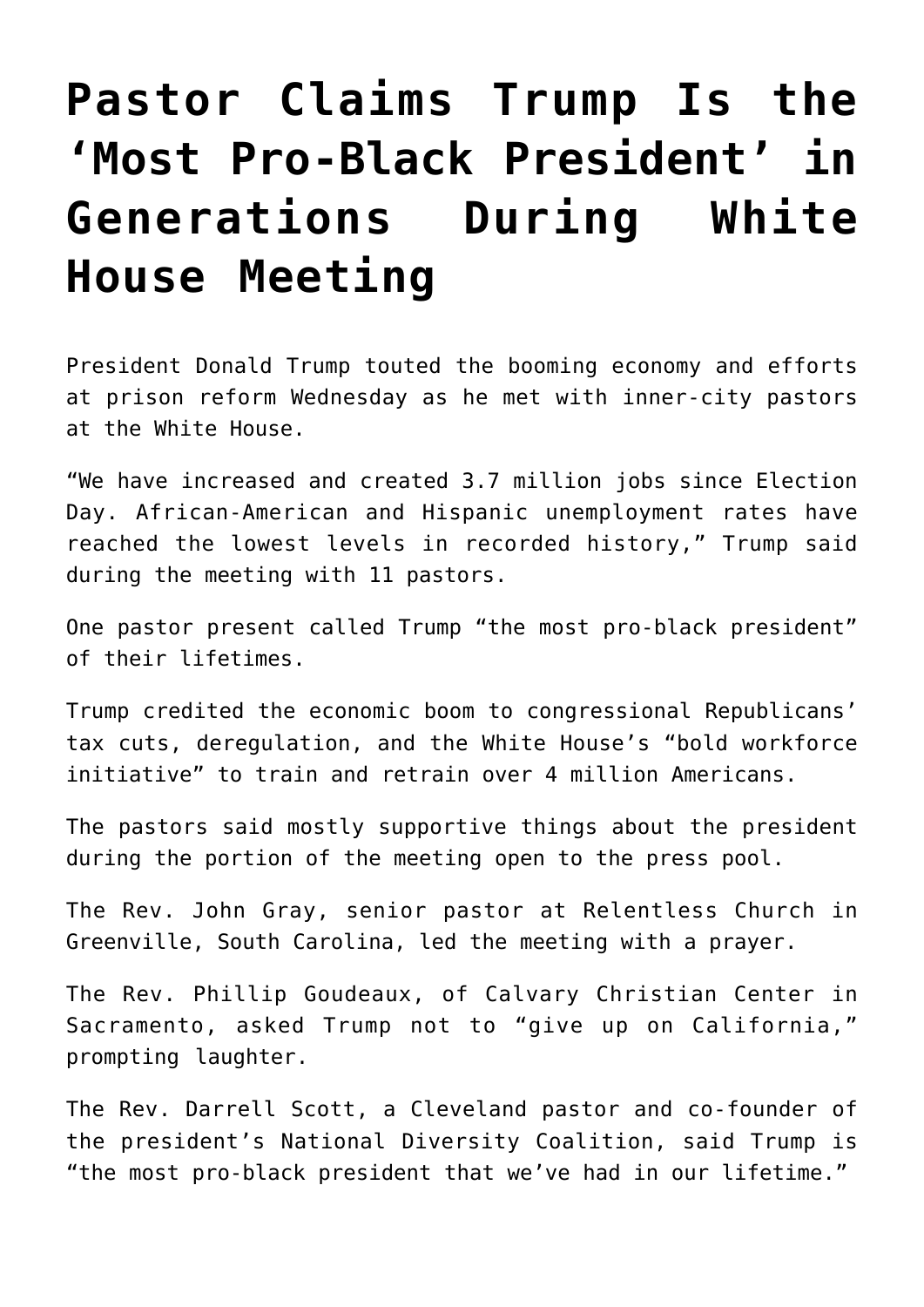"This president actually wants to prove something to our community, our faith-based community and our ethnic community," Scott said.

Alveda King of Atlanta, niece of slain civil rights leader Martin Luther King Jr., himself a Baptist pastor, also was among the pastors gathered with the president in the Cabinet Room.

Trump praised son-in-law Jared Kushner's efforts at promoting prison reform to change sentencing laws and improve rehabilitation and employment skills for those behind bars.

Trump said it was Kushner's "No. 1 priority." He talked about the **[First Step Act](https://www.dailysignal.com/2018/05/24/a-first-step-for-prison-reform/)**, a bipartisan bill focused on job training skills for inmates that is sponsored by Reps. Doug Collins, R-Ga., and Hakeem Jeffries, D-N.Y.

"We have passed the First Step Act through the House and we are working to pass that into law, and I think we'll be able to do it," Trump said of the bill, which awaits Senate action. "When we say hire American, we mean all Americans."

Kushner talked about bringing both sides together on criminal justice reform.

"When you asked me to lead your efforts to try to reform our country's prisons and to see if we could do it from the federal government, we were running into a little problem of politics in Congress," Kushner said to the president, then spoke to the pastors:

*So I reached out to a lot of you to see if you could help get the word out in your communities and try to let people in Washington know that making progress on this issue was more important than whatever political differences people may have.*

*You guys came to the White House. You all mobilized your*